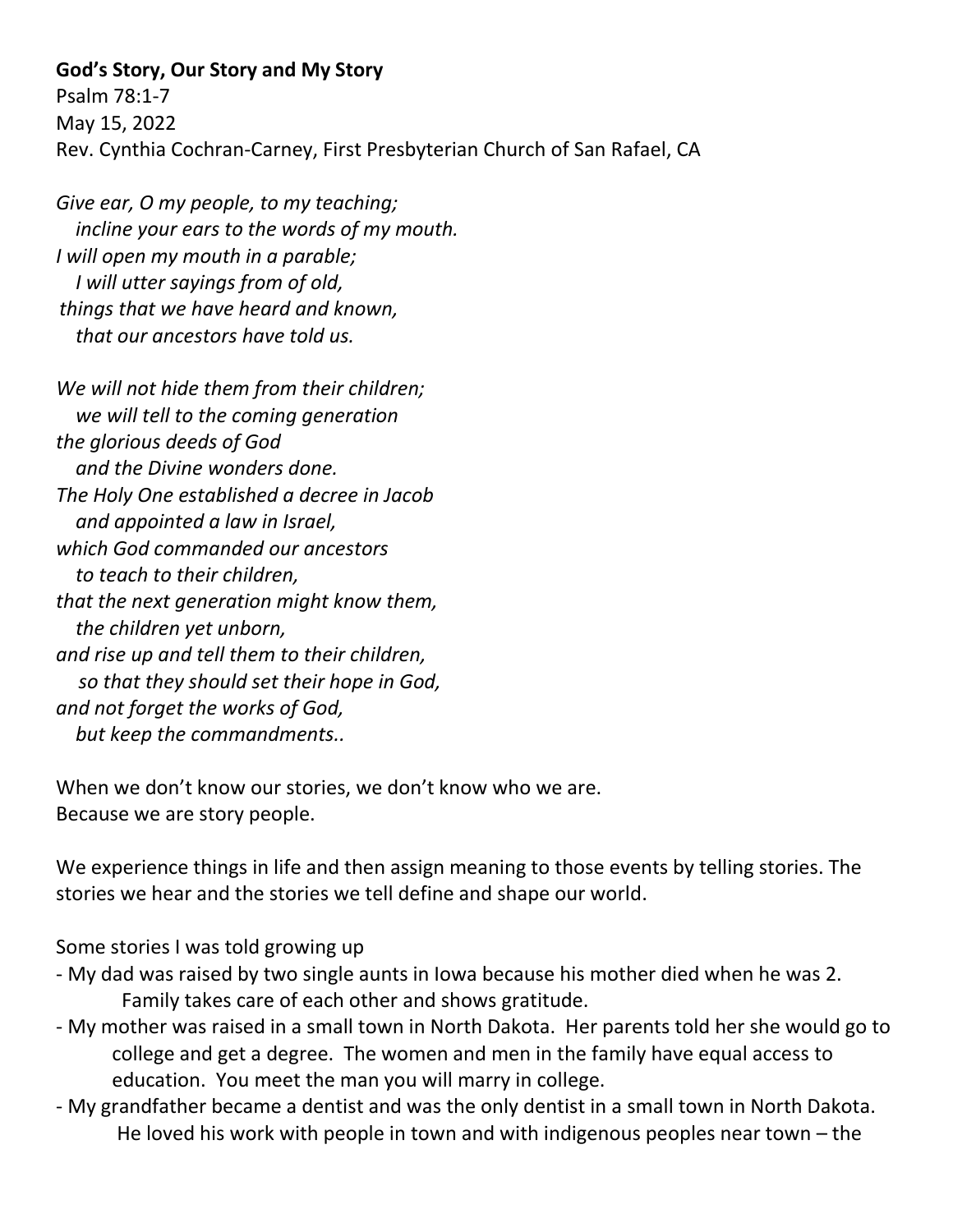Hidatsa, Mandan and Arikara. My two uncles and two cousins are dentists. It is the desired profession in our family.

These pieces of stories are true and were helpful. But there was more to each story.

My dad's father was so overwhelmed with grief and raising 3 boys that he did not stay in touch with my dad. That was hurtful and probably made my dad particularly loving, engaged and shall I say indulgent, lenient dad.

My mom loved to tell the story of how she met my dad in college. The truth was when she graduated she was engaged to someone else, a fellow from her hometown. She admitted years later she felt like she was making a mistake to marry the fellow from her hometown. My parents met in Iowa and reconnected years later in southern California. I did not meet my husband until after seminary and I was pastor in a church. A different story but a great one.

Dentistry was a desired profession, but not the only one. Our family – we have Pilots, teachers, lawyers, entrepreneurs, hair stylists, fly fishing tour guides, coaches and dentists. I am the only pastor.

The stories we tell about our life matter and they shape us. If we only tell what we think are the "good parts" of the story, where we are the heroes, and where we get it right the first time, our narrative is incomplete.

Similarly, if we only tell the stories of how we fail, how we do not belong, how we don't matter, our narrative is also incomplete. We have to tell the whole story.

Telling the story of our life is also a communal act. If we live by ourselves in a cave, there wouldn't be anything exciting to tell about our story, for one thing. But without people to hear the story we have to tell, what is the story worth? Language requires community.

Also, stories are communal because they are mediated and negotiated between people. Whenever our family is together, there is a fair amount of "remember that time when…."

Sometimes, we all laugh and remember the story. Sometimes, we have no idea at all of what family or friends are talking about. Whatever the story was about was something that held more meaning for them than it did for us.

We each have a particular story to tell and it matters that we give each other space to share stories and give each other time to listen to stories, even as we allow their stories to be different than ours would be.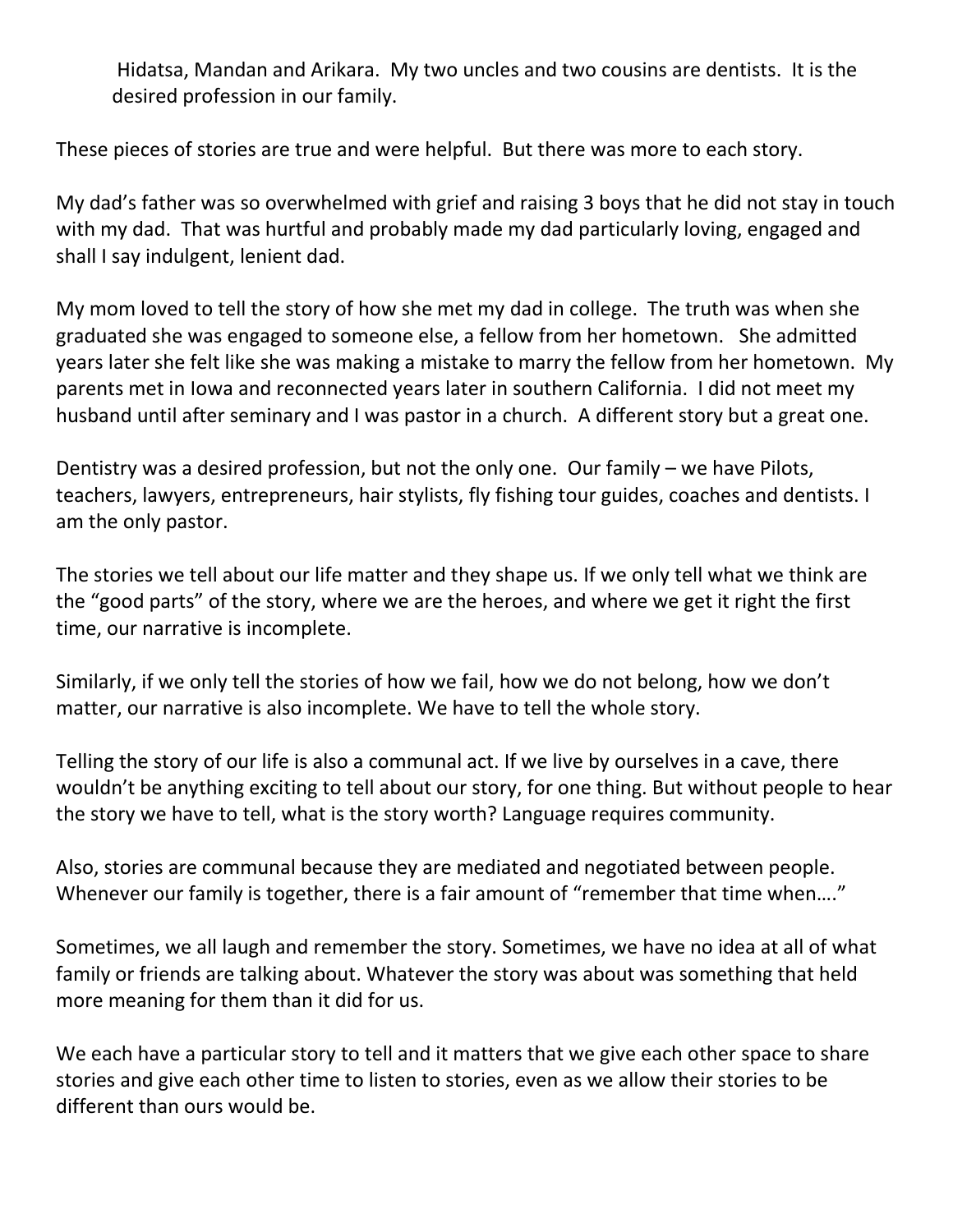Think about what it means to be people of the story. We spent time at the Officers retreat yesterday telling stories about our church – personal stories, collective stories. And we talked about ways we will write the next chapter.

## **Psalm**

The author of Psalm 78 understands the power of story, and the absolute necessity of it. He understands that we cannot know God without stories; that we cannot know ourselves without them. The psalmist knows that we cannot be the people of God without telling the story of God, passing the story on to each generation. Things that we have heard and known, that our ancestors have told us, the psalmist writes.

Where does the power of a story lie? What is it about a story that so compels us? Once upon a time. Long ago and far away. In the beginning.

Summons and enchantment, invitation and initiation.

We speak of getting lost in a story, but part of what draws us to a story is the promise of finding: finding a different world, finding another time, finding ourselves. There is something in us that hungers for a story, an empty space that is shaped precisely to its contours. We reach for the threads that a story offers, we enter the rooms it opens to us, we inhabit the skin of another and somehow, in the hands of a good story, we are returned to ourselves. And we are perhaps holding the threads of our own stories a bit differently, or entering a new space within ourselves, or finding ourselves able to inhabit our own skin more completely.

Elie Wiesel says that God created us because God loves stories.

When Christ came (in the fullness of time, the story goes), he came as the Word made flesh. A story in motion. And he went into the world with stories on his lips, weaving them everywhere he went.

A sower went out to sow.

A man was going down from Jerusalem to Jericho, and fell into the hands of robbers.

There was a man who had two sons.

There was a Samaritan woman who came to the well at noon.

Jesus understood that in a world where it can be so difficult to know God, to know others, to know even ourselves, a story can offer a language, a doorway, a point of entry. He knew how a story can take us a little deeper into knowing, a little farther down the road in our journey of return.